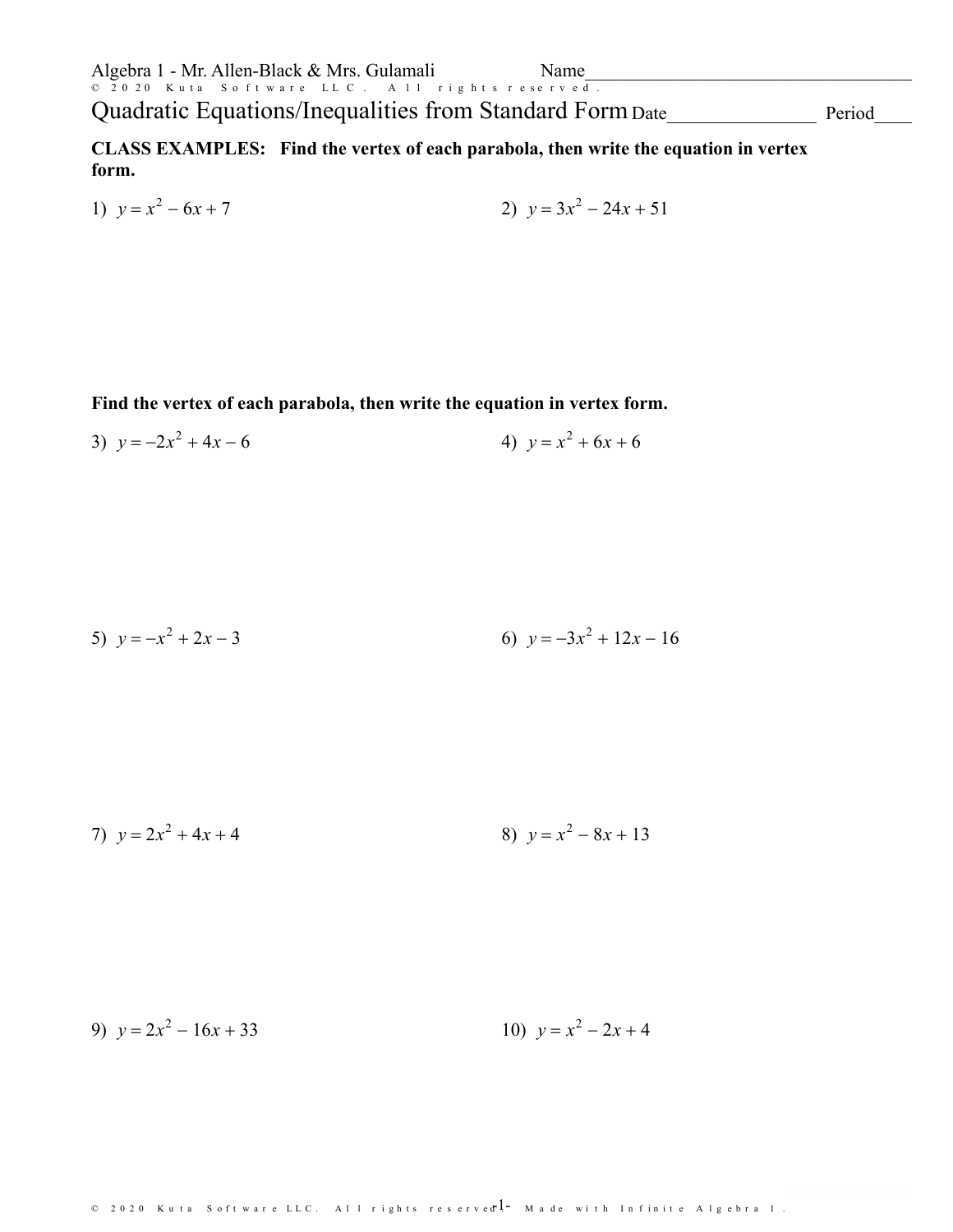Sketch the graph of each function.

11) 
$$
y = x^2 + 6x + 10
$$







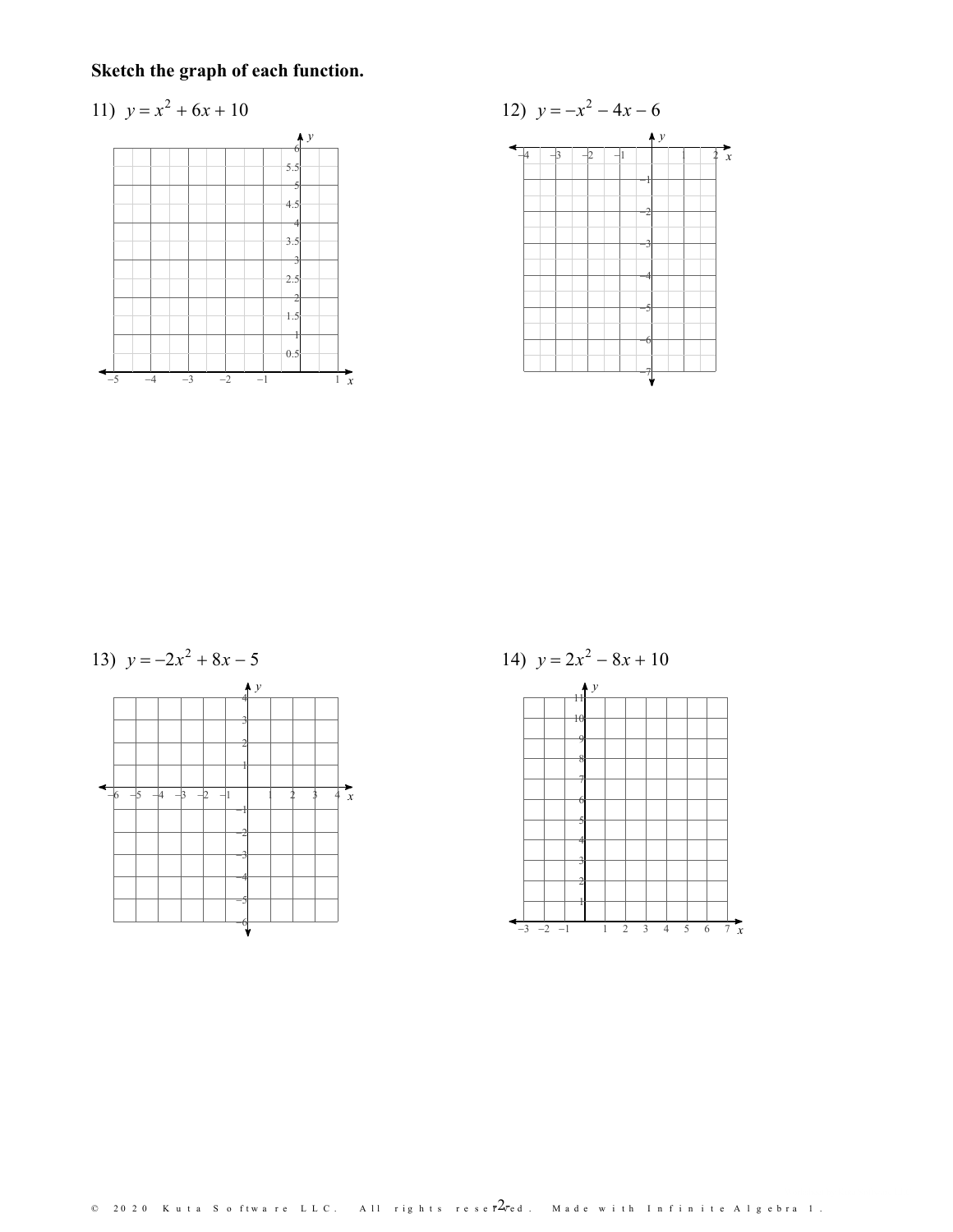







18)  $y = x^2 - 2x - 2$  $\frac{1}{2}$  $1.5$  $0.5$  $\frac{1}{x}$  $-0.5$  $-1.5$  $-2.5$  $3.5$